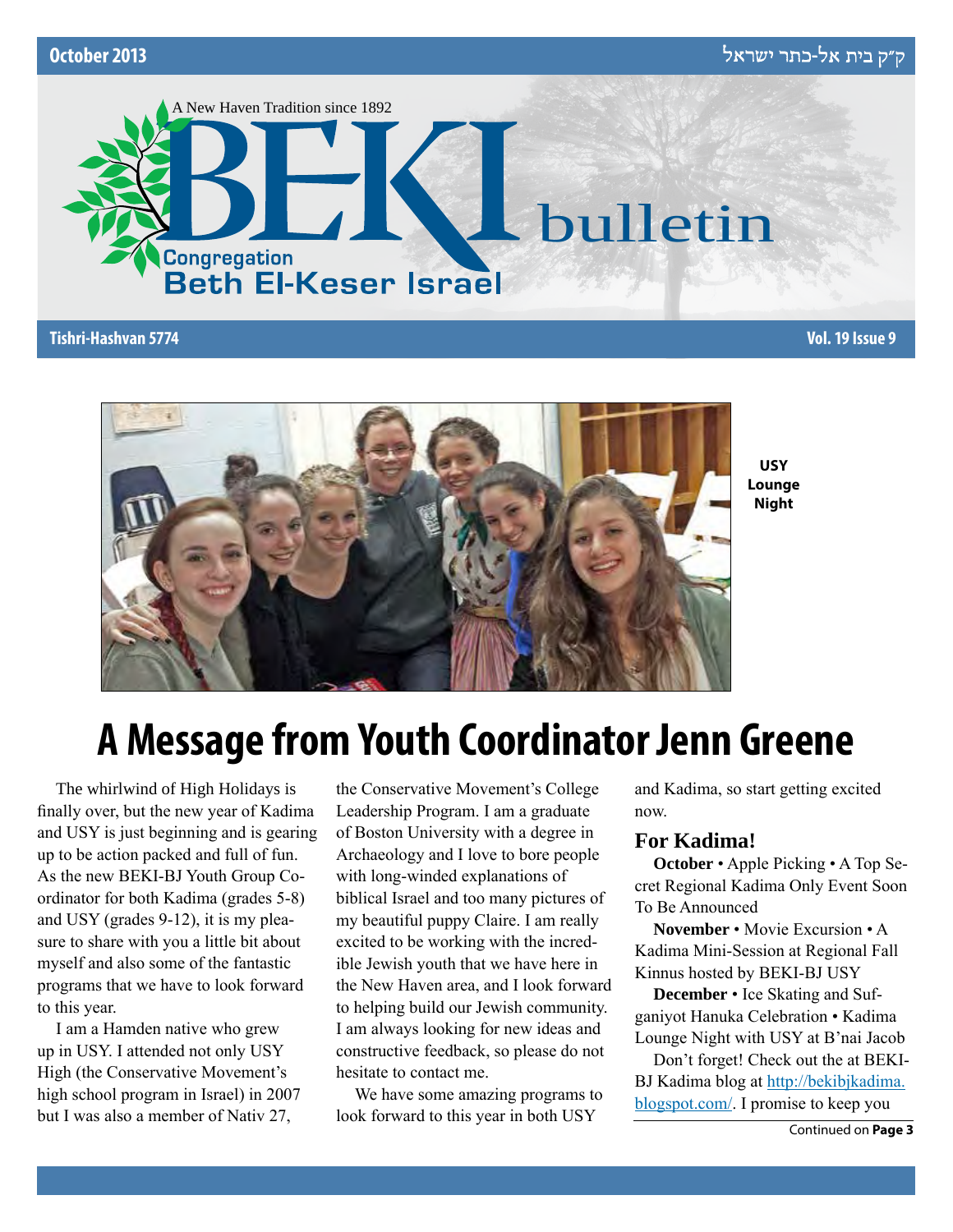## **Benefit Congregation Beth El-Keser Israel**

**Ask us about establishing a fund, trust or annuity to ensure BEKI's future.**

**Charitable giving strengthens our Community and provides the donor with tax savings.**

**Stephen Glick** *Chair, Board of Trustees*

lewish Foundation of Greater New Haves **Lisa A. Stanger, Esq.** *Director* **203 387-2424 x382**  $l$ stanger@jewishnewhave

(@)



## **BEKI Bulletin**

The newsletter is published monthly by Congregation Beth El-Keser Israel for the benefit of its members.

Congregation Beth El-Keser Israel is affiliated with the United Synagogue of Conservative Judaism.

To contribute articles or for inquiries regarding membership:

- Call the Synagogue office: (203) 389-2108
- Write: 85 Harrison Street, New Haven, CT 06515-1724
- Email: [jjtilsen@beki.org](mailto:jjtilsen@beki.org)
- Visit our web page: [www.beki.org](http://www.beki.org)

For advertising information, call the synagogue office.

Deadline for submission of ads or articles is the first of the month preceding publication.

Annual subscription is \$36

BEKI Bulletin © 2013 Congregation Beth El-Keser Israel.

A Message from Rabbi Tilsen & Dear Rabbi © 2013 Jon-Jay Tilsen. All rights reserved.

Editor *Rabbi Jon-Jay Tilsen* Associate Editor *Donna Levine* Associate Editor *Donna Kemper* Associate Editor *Herbert Winer* Photographer *Charles Ludwig*

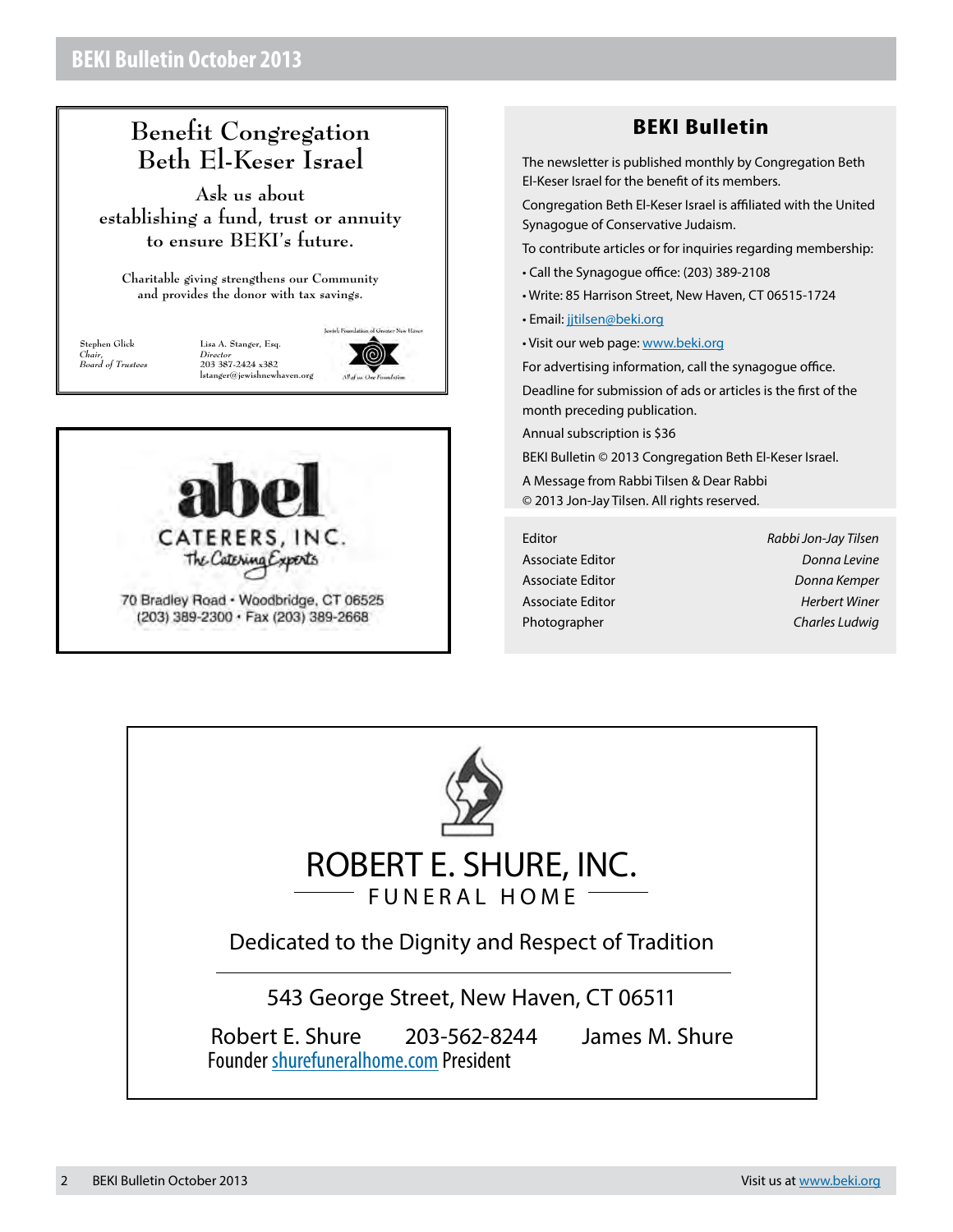#### **Youth** Continued from **Page 1**

updated about all the happenings in the Kadima world and provide lots of pictures.

#### **For USY!**

**October •** Bowling Night with special prizes if you bring a friend • Regional Officers Training Overnight • A SA/TO Excursion to DESK

**November** • Regional Fall Kinnus hosted by BEKI-BJ USY! • Pies!

**December •** Movie Marathon Overnight at B'nai Jacob • USY International Convention 2013 in New

#### Orleans

Looking forward, the spring brings us Kadima rock climbing, USY Limos, Bounce U, and beachy fun for all.

Like I said, I can barely keep my excitement over these events contained, and we want to include as many people as possible. Therefore, if you have not yet filled out your USY or Kadima membership form, make sure to do so! Forms can be found on the USY/Kadima bulletin board at BEKI, by request via email, or on the Kadima blog (see links below). I am so excited to be working with the Joint BEKI-BJ Youth Commission and of

course all the members and friends of BEKI-BJ USY and Kadima. Thank you so much for your warm welcome into your community. Please let me know of any questions, concerns, feedback, and ideas, and I will do my best to make this year unforgettable.

Shana Tova, Jenn Greene BEKI-BJ Youth Group Coordinator Phone: (203) 314-4196 USY Email: bekibjusy@gmail.com Kadima Email: bekibjkadima@

#### gmail.com

Kadima Website: bekibjkadima. blogspot.com

## **BEKI Board News and Resolution**

*The following statement is provided in order to insure that the BEKI Board complies with applicable laws and rules governing non-profit organizations and to enhance communication between the Board and the membership. While many members have already heard of this change of plan, we emphasize that our relations are amicable and the synagogue has adapted and is operating well under a temporary presidium.*

In light of Nadav Sela's resignation from the office of synagogue President, the BEKI executive board at its August  $12<sup>th</sup>$ meeting recommended that the President's role should be assumed by all three Vice Presidents until another resolution (ideally recruiting a new President) is elected. At the general board meeting on August 26<sup>th</sup>, Jay Sokolow moved that the board accept Nadav Sela's resignation. Linden Grazier seconded, and the motion was unanimously approved. The proposal that the President's role should be assumed by all three Vice Presidents was then discussed. Jay Sokolow moved and Shulamith Chernoff seconded a motion that the General Board endorse, for the interim, the arrangement of having the three Vice Presidents act in the place of the President with the legal authority to execute contracts and otherwise formally binding the Synagogue to legal obligations with third parties resting with the Vice Presidents in descending order. The resolution was passed unanimously. The text of the resolution is as follows:

#### **RESOLUTION OF THE BOARD OF DIRECTORS OF BETH EL-KESER ISRAEL**

Whereas, Nadav Sela has resigned as the President of Beth El-Keser Israel (the "Synagogue") and the Board of Directors has accepted his resignation with thanks for his service; and

Whereas, the Synagogue's By-laws direct that in the absence of the President, the President's duties and authority will be assumed by the  $1<sup>st</sup>$ ,  $2<sup>nd</sup>$  and 3rd Vice Presidents in descending order: Helen Rosenberg, First Vice President; Andrew Hirshfield; Second Vice President; Yair Minsky, Third Vice President; and

Whereas, the Executive Board of the Synagogue has recommended that the three Vice Presidents serve together, on an interim basis, as a group in place of a President; and

Whereas, the three Vice Presidents are committed to the present and future well-being and health of the Synagogue and the recommended arrangement is a positive means to continue operating the Synagogue in a stable, responsible and progressive manner;

Now Therefore It Is Resolved That the  $1<sup>st</sup>$ ,  $2<sup>nd</sup>$  and 3rd Vice Presidents of the Synagogue shall act in place of a President until a new President is duly elected, and that the power and authority to sign contracts on behalf of the Synagogue and to formally bind it to legal obligations with third parties shall vest in the  $1<sup>st</sup>$ , 2nd and 3rd Vice Presidents in descending order, so that if one of them is unavailable or unable to act, the next Vice President in order shall have that power and authority.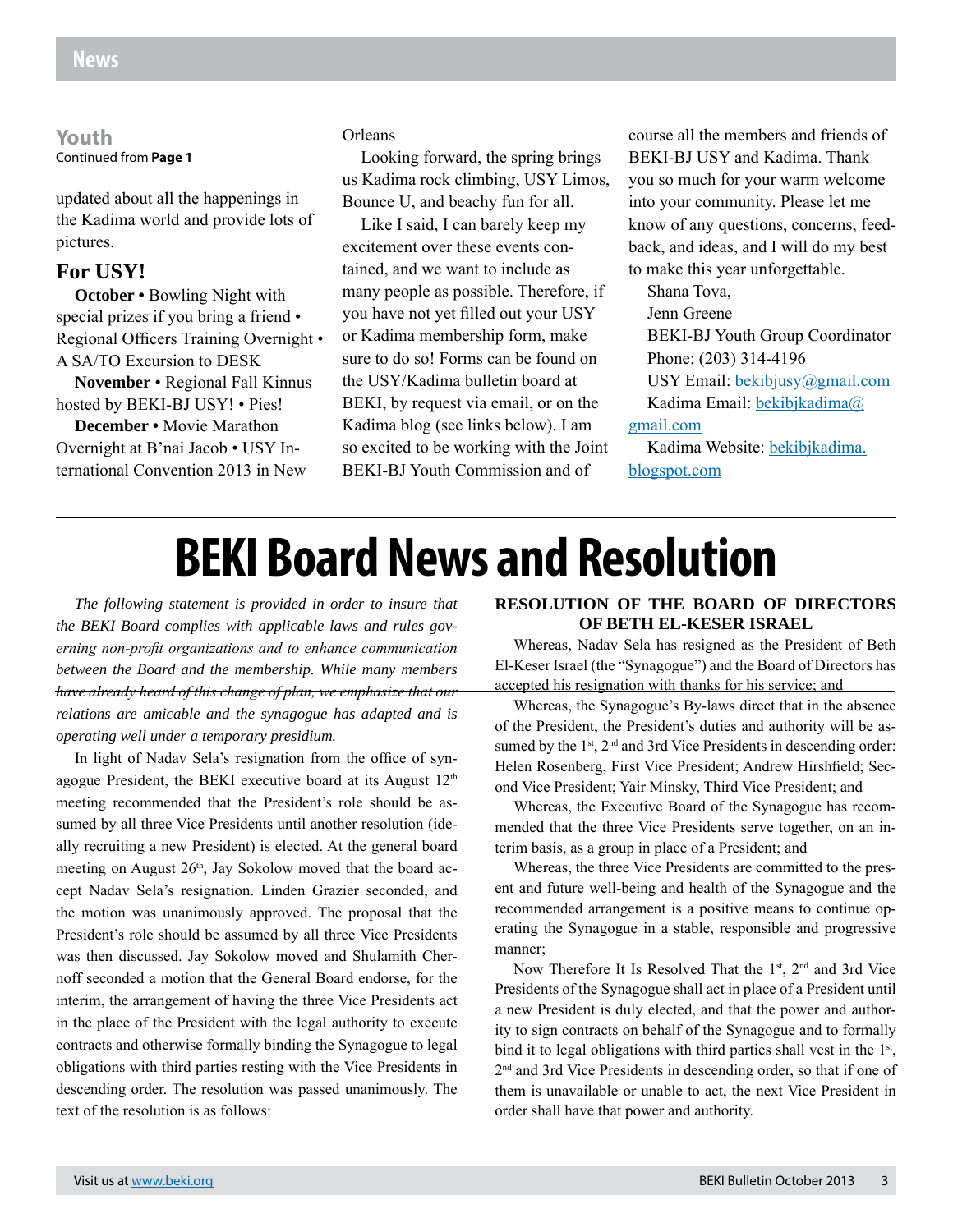## **Lifecycle**

## המקום ינחם

*HaMaqom Yenahem*

We note the passing of

**Evelyn Greenblatt,**  mother of Ruth E. Greenblatt

**Muriel Kaltman Jarmak**

**Herbert Etkind,**  Past President



**Muriel Kaltman Jarmak**

*May the Almighty comfort those who mourn*

## **Benei Mitzva**

Noah Sobel-Lewin, son of Suzanne Sobel & David Lewin, Oct. 4-5, parashat *Noah*, Rosh Hodesh Heshvan Hana Feldman, daughter of Martin Feldman and of

the late Cathy Schwartz, Jan. 10-11, parashat *BeShalah*

For a complete list of scheduled benei mitzva observances, and for info on the Benei Mitzva Preparation Program, see http://www.beki.org/beneim.html. For date reservation, contact office@beki.org.

The first meeting of the Benei Mitzva Preparation class this term is Wednesday Oct. 2 from 5 to 6:20 p.m. Registration at www.beki.org/forms/bmp.pdf.

## **Welcome New and Returning Members and their Families**

- Nancy Levene and Kinneret Mark & Linda Malkin Richard & Leatrice Brodner Melanie & James Wolf
- Laura Ross & Raphael Sarfati Yael Wertheimer Elizabeth Karpf Sarah Magidson

## **Sisterhood**

Renew your Sisterhood membership for the New Year 5774/2013-14. Membership dues are still only \$25 and due by Dec. 15. For information please contact Mimi Glenn (203) 397-3851

Women's League for Conservative Judaism represents you at these major national and international Jewish and communal organizations:

Israel Advocacy – When events in the U.S., Israel and elsewhere affect the American Jewish community, the Conference of Presidents take the lead to explain and analyze



issues, provide a link between American Jewry and the government, and marshal a coordinated community response. www.conferenceofpresidents.org.

Mercaz USA is the Zionist membership organization of the Conservative movement, the voice of Conservative Jewry within the World Zionist Organization, the Jewish Agency for Israel, the American Zionist Movement, and the Jewish National Fund to support religious pluralism in Israel and strengthen the connection between Israel and the Diaspora. www.mercazusa.org, www.mercaz.ca.

## **Buying Groceries?**

Use gift cards for Peapod and Stop & Shop, available at face value – no additional cost to you – and BEKI receives a significant commission (about 5 percent). Available from the Office.

## **Hop Thanks**

Thank you to the hosts of our BEKI Sukka Hop: the Yussman, Friedman & Bruce, Starr & Hirshfield, Avni-Singer, Doherty & Ruderman, Robbins, and Freiman & Light families. Seventy-five people enjoyed the generous hospitality of these seven hosts.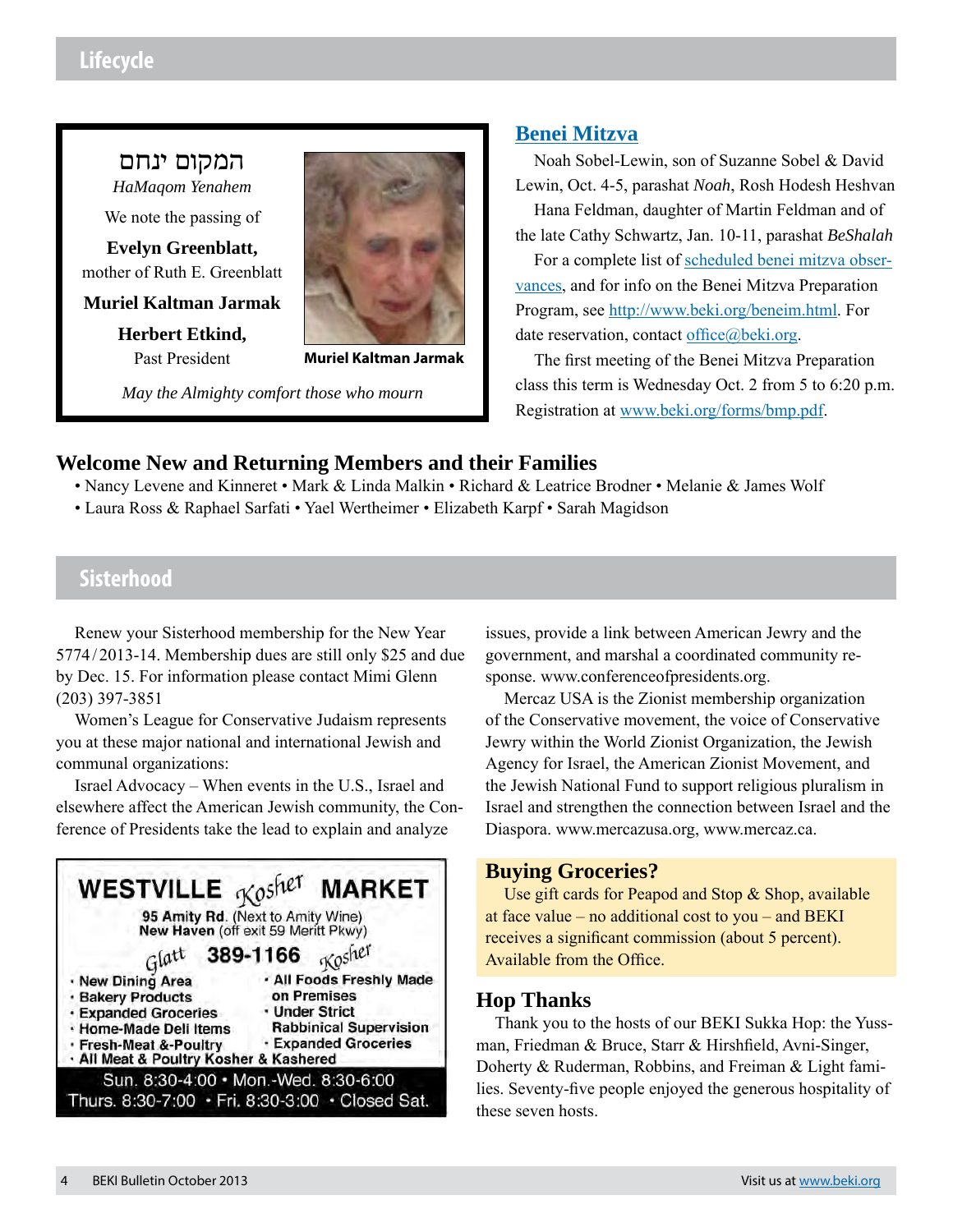# $\mathbf{P}$ PRINCIPLES OF JUDAISM: **Torah on One Foot**



## With Rabbi Jon-Jay Tilsen

## Six Thursday nights • Oct. 10 to Nov. 14 6:15 to 7:20 p.m. (Immediately following 5:45 minha & maariv services)

For adults wishing an overview of the Principles of Jewish thought and life. Ideal for people new to Judaism, considering conversion, or wishing to undertake a systematic study and practice of Judaism. Free of charge.

The Torah • Halakha (Jewish Law) • The Mitzva System • 3,600 Years of Jewish History • God of Israel • Fundamental Observances • Conservative & Other Judaisms • Messiah • Eternal Life • Talmud Torah • The Sabbath • Homeland

## **Torah for the Hungry Mind** Adult Education at **Congregation Beth El-Keser Israel**

85 Harrison Street at Whalley Ave. • New Haven CT 06515-1724 • (203) 389-2108 • office@beki.org • www.beki.org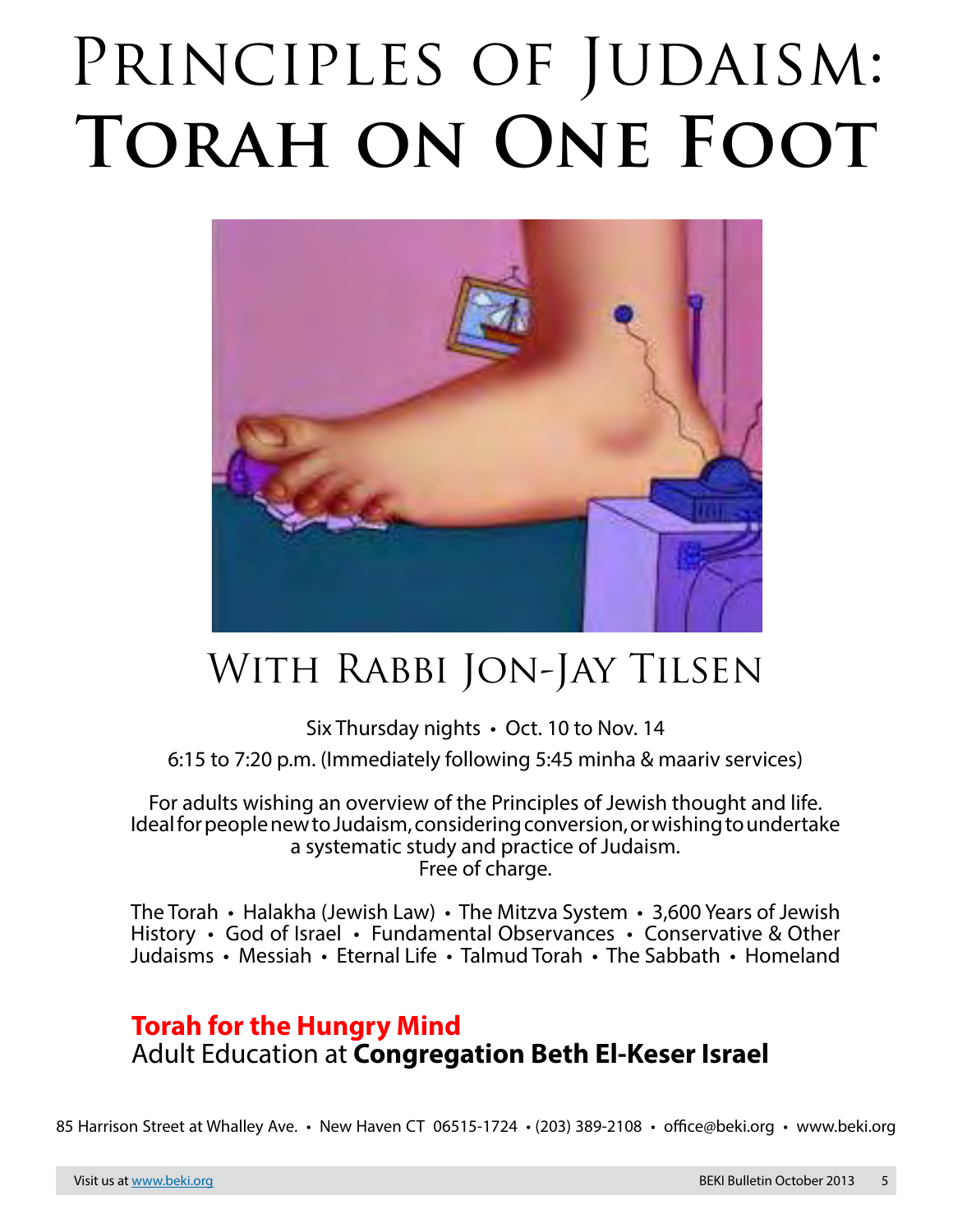*Shabbatot (Saturdays)*

#### <u>דַּרְשָׁנִים</u> **Darshanim**

Darshan – *noun, plural* dar·sha·*nim*. Judaism. a preacher or teacher of Aggada or Halakha in a synagogue.

*Rabbi Tilsen has invited the following speakers to serve as guest Darshanim in the coming weeks.*

Noah Sobel-Lewin, bar mitzva, will serve as darshan on Shabbat morning Oct. 5, parashat *Noah*.

Baruch Levine will serve as darshan on Shabbat morning Oct. 19, parashat *VaYera*,

Nadav Sela, marking the  $60<sup>th</sup>$  anniversary of becoming a bar mitzva, will serve as darshan on Shabbat morning Nov. 2, parashat *Toldot.*

**Baruch Levine**



**Nadav Sela**



**Nanette Stahl**

Nanette Stahl will serve as darshanit on Shabbat morning Nov. 16, parashat *VaYishlah.*

## **Shabbat Shalom Torah Study**

The *Shabbat Shalom Torah Study* meets every other Saturday morning at 10:45 in the office and is an ideal

setting for veteran and novice shul-goers alike to explore the scriptural readings and liturgy of the day in a supportive setting. Expertly led by **Steven Fraade,** with **Rabbi Alan Lovins, Rabbi Murray Levine, Nadav Sela, David Kuperstock, Isaiah Cooper, Rabbi Eric Silver**  and others, the Shabbat Shalom Torah Study is a nurturing exploration of practice and theory presented in a participatory, non-threatening and multi-generational setting. Many members who take advantage of this unique offering feel a deeper sense of awe born of increased understanding and apprecia-



**Steven Fraade**



**Alan Lovins**



**David Kuperstock**



**Eric Silver**

reading, Haftara (Prophetic reading) and liturgy.

The program often focuses on the scriptural readings, but also addresses the prayer liturgy and other topics related to the liturgical calendar, scriptural readings or current issues of concern.

Everyone is welcome to participate regardless of religious status or background. It is suitable for mature, or at least well-behaved, youth along with adults.

*Mondays*

## **Rashi Study Group: Shemuel**

New Book: Each Monday morning from 7:45 to 8:30 adults meet in the Library Chapel to read Rashi's

commentary on the Tanakh (Hebrew Bible). The Rashi Study Group (RSG) is now beginning the Book of Shemuel (Samuel). Characters in the narrative include



**Jon-Jay Tilsen**

the Prophet Samuel, King Saul and King David, Mikhal, Batsheva, and more. It is possible to join the study group for a single meeting or to begin at any time. Knowledge of Hebrew is not necessary. Rashi purported to explain the peshat of the text, i.e., the meaning in its historical, literary and linguistic context. Visitors and new participants are welcome. Hebrew and English texts are available. The RSG meets immediately following the 7:00a shaharit morning service. With Jon-Jay Tilsen.

On Monday Oct. 14, Columbus Day, the morning service begins at 9, and the RSG meets from 9:45 to 10:30.

Continued on **Page 6**

tion of the Torah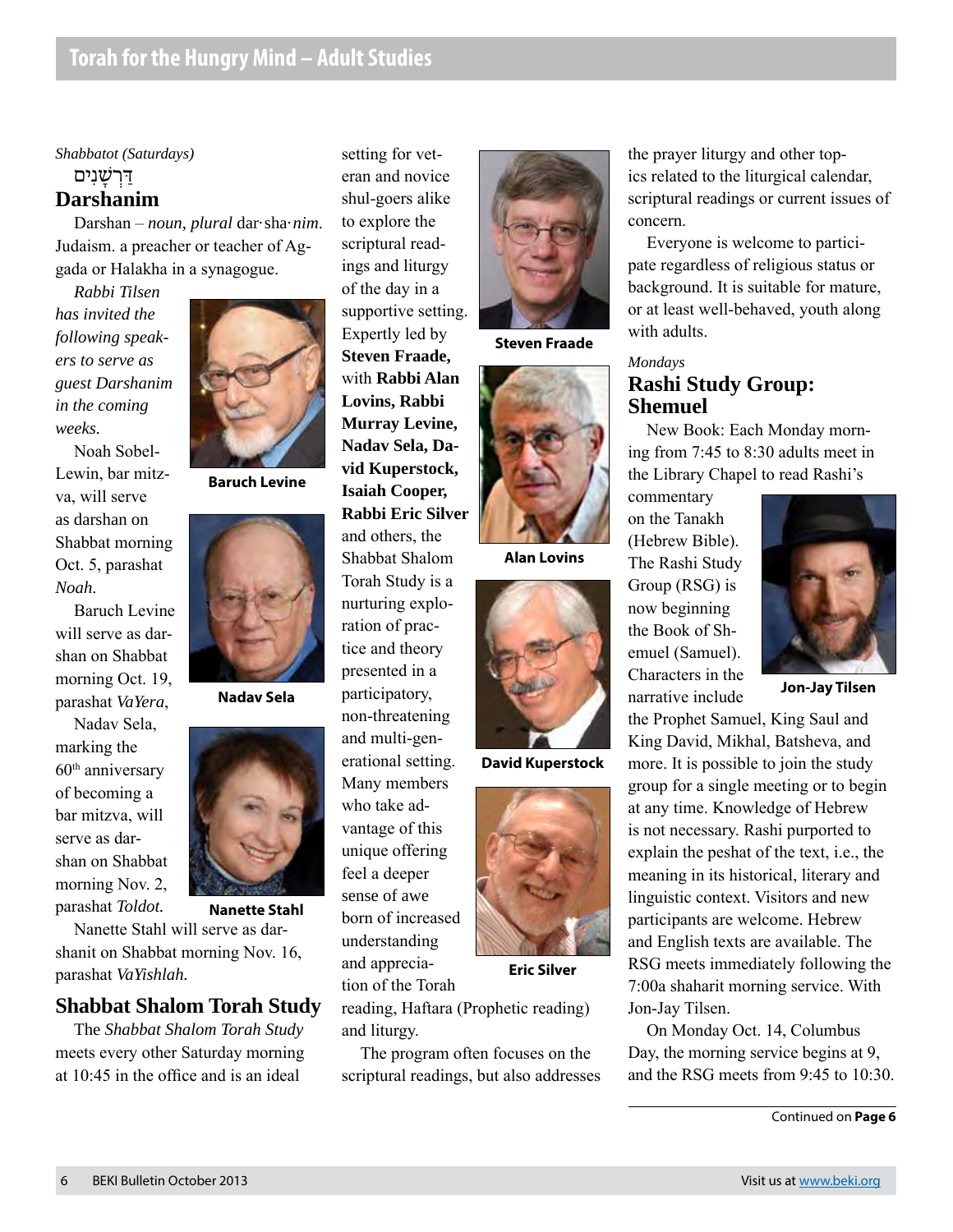#### **Adult Studies** Continued from **Page 6**

#### *Tuesdays* **(**עברית**) Hebrew**

*New sections may open this season. To register for the next session, contact Peggy at [office@beki.org](mailto:office@beki.org).*

#### *Wednesdays*

### **Hebrew Word of the Week**

The Wednesday morning service (shaharit) features a 180-second "Hebrew word of the Week" to promote the learning of Hebrew. The Hebrew language is highly structured. Most words are based on three-letter roots, and are made with a limited set of verb or noun forms. By learning a few dozen roots and a small set of wordforms, it is possible to roughly translate Hebrew words isolated from any context, something less often possible in English. The Word of the Week often relates to the weekly scriptural readings, enhancing personal study and public Torah discussion.

### **Rabbis' Study Group**

Wednesdays with Murray is a weekly study group exclusively for rabbis, facilitated by Rabbi Murray Levine.

The Wednesday study group affords local rabbis an opportunity to pursue their own talmud torah (Torah study) in a "safe" setting and with opportunities to learn from



**Murray Levine**

each other's experience and insight.

The study group meets Wednesday mornings in the Rosenkrantz Family Library. The group was on summer recess and resumes on Wednesday Oct. 9. For more information, call Rabbi Murray Levine at (203) 397-2513.

#### *Thursdays*

### **Mini Morning Learning Service**

The Thursday morning services are supplemented with commentary and teaching relating to the history, themes, choreography and language of the daily morning service. Shaharit service is from 8:15 to 9:15 on Thursdays; on other weekdays, the service begins at 7 a.m.

#### **Sanhedrin Talmud Study Group**

New Time: The Sanhedrin Talmud Study Group meets on Thursdays during the lunch hour (noon to 1). The

Group has met weekly since 1999. For some participants, this is their first direct experience with Talmud text; for others, it is a continuation of a long



**Isaiah Cooper**

journey. The Group focuses on the issues raised in the Talmud, with less attention to the technical aspects of the text. Knowledge of Hebrew or Aramaic is helpful but not required.

The Talmud, based on an oral text, has no beginning or end. One can begin study at any point; now is the best time. The Sanhedrin Talmud Study

Group meets in BEKI's Rosenkrantz Family Library. For information, contact Isaiah Cooper at his law office icooper@cooperlaw.net.

The Sanhedrin Study Group was on summer recess and will resume on Thursday Oct. 3.

### **Hebrew: Modern and Prayerbook Hebrew**

See description, above, under "Tuesdays"

#### **New: Principles of Judaism: Torah on One Foot**

Six Thursday nights in October and November. Each Thursday beginning Oct. 10 from 6:15 to 7:20 p.m. in BEKI's Rosenkrantz Library, immediately following 5:45 p.m. service.

A survey for adults wishing an overview of the Principles of Jewish thought and life. Ideal for people new to Judaism, considering conversion, or wishing to begin a systematic study and practice of Judaism. Areas of investigation include The Torah • Halakha (Jewish Law) • The Mitzva System • 3,600 Years of Jewish History • God of Israel • Fundamental Observances • Conservative & Other Judaisms • Messiah • Eternal Life • Talmud Torah • The Sabbath • Homeland. To register, call 389-2108 x14 or email at office@beki.org. Free. *With Jon-Jay Tilsen*

#### *Every Day*

#### **Divrei Torah on the Web**

A collection of Divrei Torah (Torah commentaries) and essays by members and Rabbi Tilsen is posted on BEKI's website under "Adult Studies" and "Meet Rabbi Tilsen."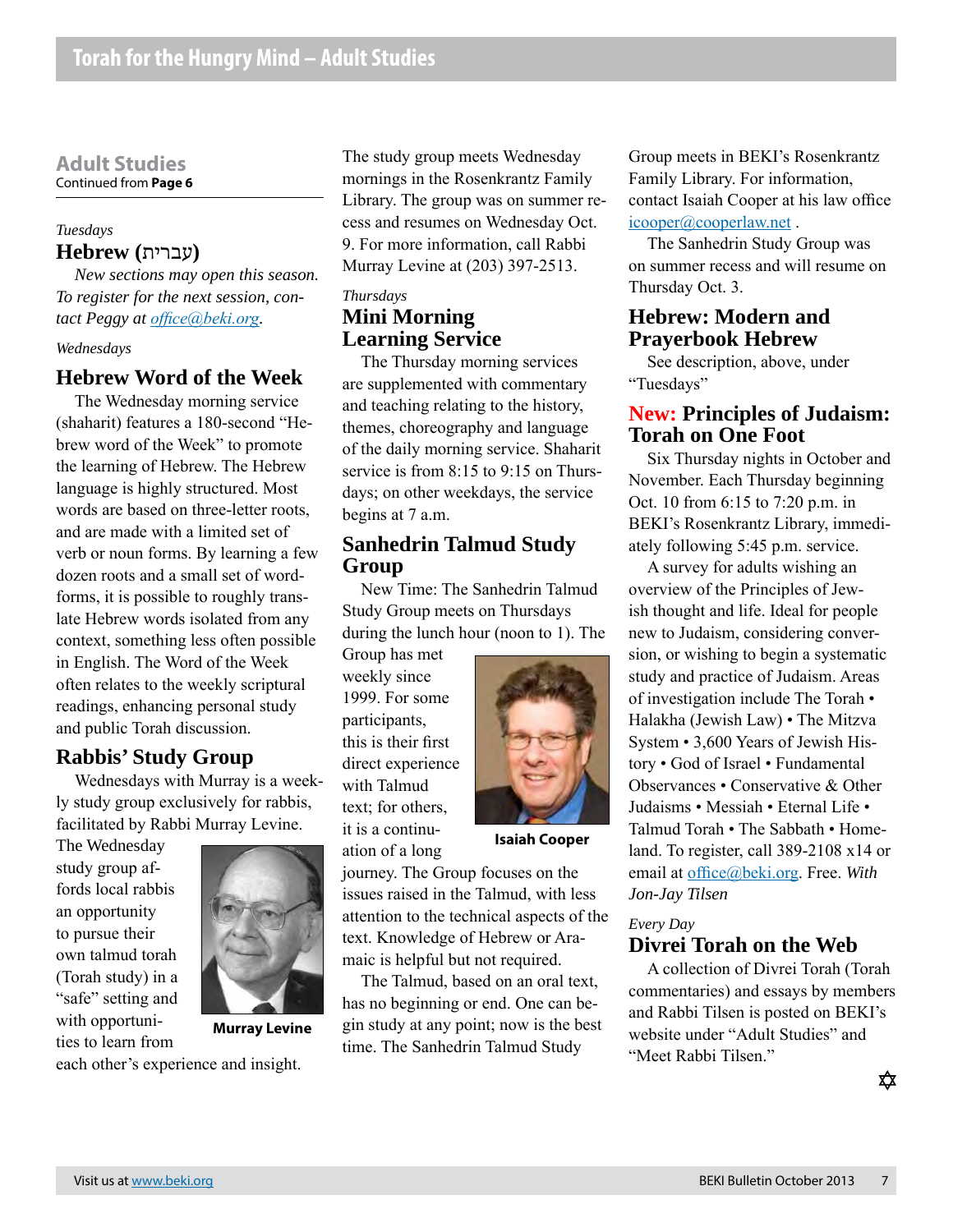

## **Child and Adolescent Health Care, L.L.C.**

A. Joseph Avni-Singer. M.D., FAAP Shari Storeygard, M.D., FAAP Carol Dorfman, M.D., FAAP 303 Whitney Avenue New Haven, CT 06511 Fax (203) 785-1247

Shannon Martinello, M.D., FAAP

1 Bradley Road, Suite 102 WOODBRIDGE, CT 06525 (203) 397-1243 Fax (203) 397-1241

(203) 776-1243



## **Hamden Hall Country Day School**

Educating students in PreSchool through Grade 12.

www.hamdenhall.org 203.752.2610 We celebrated National Mix It Up Day in October to foster greater respect and understanding among our students.

1108 Whitney Ave., Hamden, CT 06517











## *Many Generations*

*Kim Formica Genealogist*

*PO Box 1248 Orange, CT 06477 tel. 203/376.8551 [kimformica@optonline.net](mailto:kimformica@optonline.net)*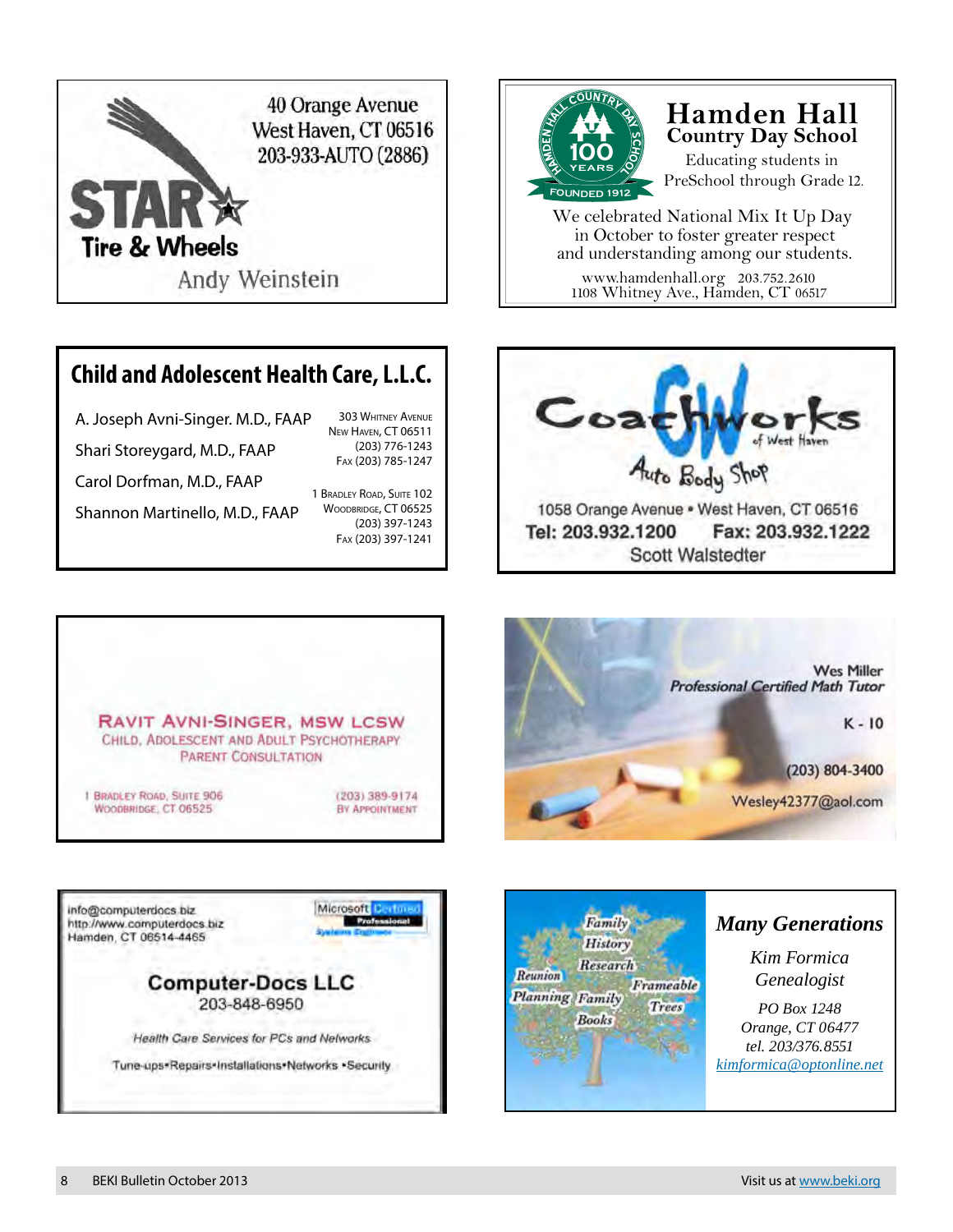





*Business League meets on the third Wednesday of each month at Tower One / Tower East in New Haven*

*Visit us online at www.jblct.org Reach out to us at info@jblct.org*





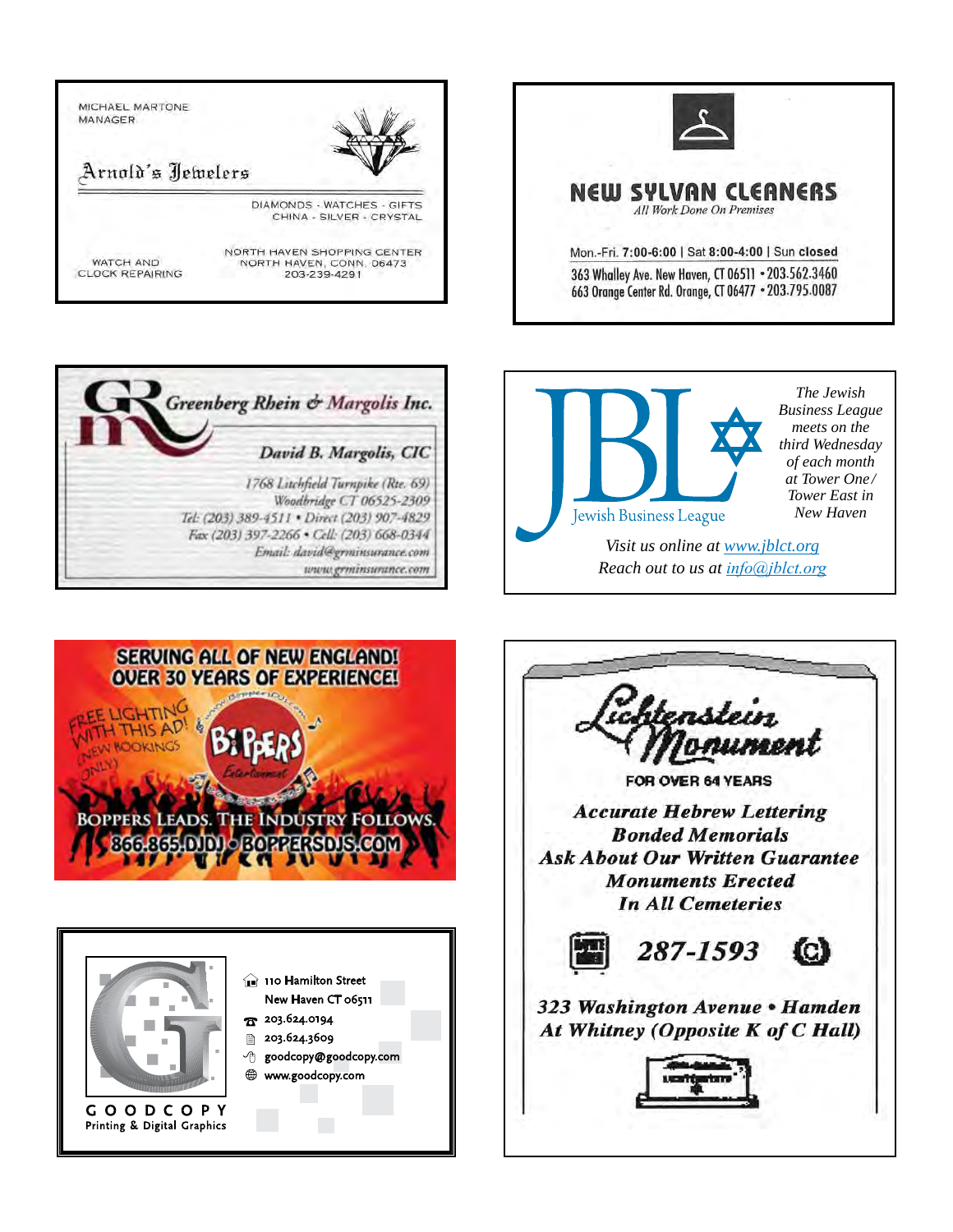## **Contributions**

Please make checks payable to "Congregation Beth El-Keser Israel"

#### **Rabbi's Tzedaqa Fund** (minimum \$25)

- Alan Lovins & Trish Loving in memory of Evelyn Greenblatt
- Harriet Friedman & Charles Bruce in memory of Evelyn Greenblatt

#### **Qiddush Sponsors** (minimum \$280)

- Roger Colten & Sarah Berry
- Joanne & David Goldblum
- Helen Rosenberg & Keith Richter
- Jonathan Freiman & Rachel Light
- The BEKI Board of Directors
- Herb & Hannah Winer
- Joy Kaufman & Stewart Frankel
- Angela & Bruce Oren

#### **Chai Fund** (minimum \$18) *to support synagogue operations*

- To BEKI by Kenneth Matloff
- To the Oppenheimer family in honor of the birth of Anna Ruth by Ruth Silver
- To Daniela Viale & Daniel Leisowitz in honor of the birth of Hannah Gioia by Gloria Cohen
- To the Korda-Grutzendler family in honor of the birth of Eli Daniel by Gloria Cohen
- To the Weiner & Rastelli family in honor of their foster child Gracie
- To Cyd & Mark Oppenheimer in honor of the birth of Anna Ruth by Gloria Cohen
- To Gilah Benson-Tilsen in honor of her graduation by Gloria Cohen
- To Jonah Cooper in honor of his graduation by Gloria Cohen
- To Donna & Sid Levine in honor of the birth of their new granddaughter Madeline and with thanks for hosting a BEKI 120 party by Sherry Kent

**Synagogue Fund** (minimum \$10) *to support synagogue operations*

• To Mr. Irving Greenberg with sympathy on the passing of Mrs. Ida Weisberg by Mr. & Mrs. Louis Pearlin

#### **BEKI Religious School**

• To the Silverman & Sokolow families in honor of Shai & Robyn's wedding

#### **Ari Nathan Levine Children's Library Fund**

- In loving memory of Ari Nathan Levine on his yahrzeit by Donna & Sid Levine
- To Tina Silidker and family in memory of Dr.

Joel Silidker for his tender care by Donna & Sid Levine

#### **In-Kind Donations**

- Two new banners for the reader's podiums in the sanctuary by Cynthia Beth Rubin
- The cost of ads for the rental of classrooms and background checks by Rebecca Weiner
- Sixty brand new knit kippot by Isaac Cowhey

#### **Eric I.B. Beller Fund for the Environment**

• To Cyd & Mark Oppenheimer in honor of the birth of Anna Ruth by Dr. & Mrs. Harold Alexander

#### **David & Lillian Levine Endowment for People with Special Needs**

• In memory of his parents David & Lillian Levine and his brothers Robert & J. Paul Levine by Richard & Nancy Levine

#### **Qiddush Fund**

• To Dr. Morris Bell in honor of his birthday by Toby Bell

#### **The Harold & Arthur Ratner Memorial Fund**

- In memory of her son Arthur Ratner by Mikki Ratner
- To Mrs. Lena Lender with sympathy on the passing of Dr. Michael Lender by Mikki Ratner & family

**Yahrzeit Fund** (\$5 minimum) *to support synagogue operations*

- In memory of Moshe Ben-Chitrit by Coby Ben-Chitrit
- In memory of Dr. Irving Guttenberg by Elma Guttenberg
- In memory of Sylvia Fleischner by Sara-Ann & Hillel Auerbach
- In memory of Harry & Fannie Meadow by Arnold & Micheline Meadow
- In memory of Bernard Avroch by Martin Avroch
- In memory of Rose Pergament by Deanna Tulin
- In memory of Sarah Greenberg by Betty Swinkin
- In memory of Katherine Sherman by Bea Sherman
- In memory of Rose & George Feen by Hildy Feen
- In memory of Joseph Sagerman by David & Doris Sagerman
- In memory of Martha Miller Schwartz by

#### Bobbie & Harold Miller

- In memory of Philip Auerbach by Hillel & Sara-Ann Auerbach
- In memory of Louis Epstein by Kranie & Earl Baker
- In memory of Lee Cohen by Marshall & Nancy Presser
- In memory of their parents Marcel & Lea Gutman by Mimi & Effi Glenn
- In memory of Evelyn & Henry Cohen by Clifford & Donna Cohen
- In memory of Harriet & David Kroop by Donna & Clifford Cohen
- In memory of Larry Kroop by Donna & Clifford Cohen
- In memory of Rena Miller by Richard & Vicki Miller
- In memory of Sol Kaufman by Lewis Kaufman
- In memory of Samuel & Rose Markovitz by Brett Weinstein and Ben & Lynn Marks
- In memory of Barnett & Lillian Popkin by Brett Weinstein and Ben & Lynn Marks
- In memory of Abraham R. Goldman by Judy & Martin Shore
- In memory of Sarah Feldman by Lois K. Feldman
- In memory of Sylvia Feldman by Lois K. Feldman
- In memory of Cindy Arshell by Mike Moscowitz
- In memory of Abraham Weiss by Suzanne Weinstein
- In memory of Eli Berman by Richard Neveloff
- In memory of Simon Berman by Richard Neveloff
- In memory of Pearl Dembowitz by Richard Neveloff
- In memory of Beth Margolis by Marilyn Margolis
- In memory of Joseph Abramovitz by Joseph Alper
- In memory of Reuben "Rubie" Vine by Roberta Vine
- In memory of Patricia Levy Zusman by Howard Zusman
- In memory of Stella Zusman by Howard Zusman
- In memory of Murray Leiman by Howard Zusman
- In loving memory of Irving Kaufman by Florence Kaufman
- In memory of Benjamin Zipper by A. David Nabatoff
- In memory of Rose Nabatoff by A. David Nabatoff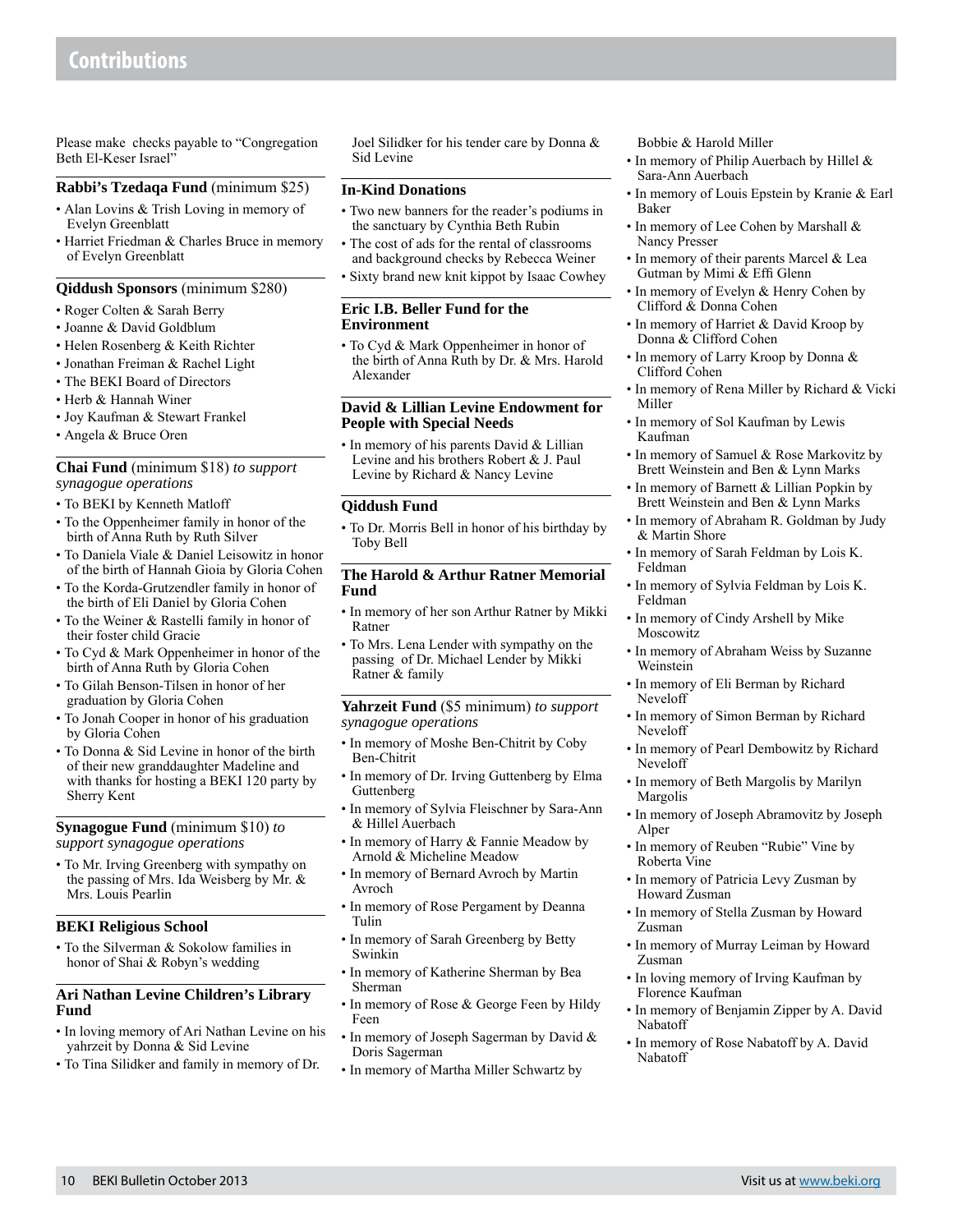## October 2013 27 Tishri 5774 - 27 Heshvan 5774

| Sunday                                                                     | Monday                                                                                                                                                  |    | Tuesday    | Wednesday                                                                                                                                                        | Thursday                                                                                     | Friday                                                                                           | Saturday                                                                                                                                                                                                            |
|----------------------------------------------------------------------------|---------------------------------------------------------------------------------------------------------------------------------------------------------|----|------------|------------------------------------------------------------------------------------------------------------------------------------------------------------------|----------------------------------------------------------------------------------------------|--------------------------------------------------------------------------------------------------|---------------------------------------------------------------------------------------------------------------------------------------------------------------------------------------------------------------------|
|                                                                            |                                                                                                                                                         | 1  |            | $\overline{2}$<br>4:00pm Religious School<br>5:000pm First Day of Benei<br>Mitzva Program<br>5-6:15pm Sisterhood Gift<br>Shop Open                               | 3<br>12:00pm Talmud Study<br>Group                                                           | 4<br>Rosh Hodesh I<br><b>Numbers</b><br>Noah Sobel-Lewin Bar<br>Mitzva<br>6:11pm Candle Lighting | 5<br>Rosh Hodesh II<br>Noah<br><b>Numbers</b><br>Isaiah<br>Noah Sobel-Lewin Bar<br>Mitzva<br>10:45am Children's<br>Programs<br>10:45am Shabbat Shalom<br><b>Torah Study</b><br>Qiddush: Sobel/Lewin<br>5:45pm Minha |
|                                                                            |                                                                                                                                                         |    | 27 Tishri  | 28 Tishri                                                                                                                                                        | 29 Tishri                                                                                    | 30 Tishri                                                                                        | 1 Heshvan                                                                                                                                                                                                           |
| 6<br>9:00am Religious School<br>11am-12:15pm Sisterhood<br>Gift Shop Open  | 7<br>7:45am Rashi Study Group<br>10:00am Yoga Hour                                                                                                      | 8  |            | 9<br>4:00pm Religious School<br>5:00pm Benei Mitzva<br>Program<br>5-6:15pm Sisterhood Gift<br>Shop Open                                                          | 10<br>12:00pm Talmud Study<br>Group<br>6:15pm Principles of<br>Judaism: Torah on One<br>Foot | 11<br>5:59pm Candle Lighting                                                                     | 12<br>Lekh Lekha<br>10:45am Children's<br>Programs<br>Qiddush: TBA<br>5:45pm Minha                                                                                                                                  |
| 2 Heshvan                                                                  | 3 Heshvan                                                                                                                                               |    | 4 Heshvan  | 5 Heshvan                                                                                                                                                        | 6 Heshvan                                                                                    | 7 Heshvan                                                                                        | 8 Heshvan                                                                                                                                                                                                           |
| 13<br>No Religious School                                                  | 14<br>Office Closed/Columbus<br>Day<br>9:00am Shaharit<br>9:45am Rashi Study Group<br>10:00am Yoga Hour<br>7:30pm Executive Board<br>Meeting (off-site) | 15 |            | 16<br>9:00am Rabbi's Study<br>Group Resumes (new<br>time!)<br>4:00pm Religious School<br>5:00pm Benei Mitzva<br>Program<br>5-6:15pm Sisterhood Gift<br>Shop Open | 17<br>12:00pm Talmud Study<br>Group<br>6:30pm Principles of<br>Judaism: Torah on One<br>Foot | 18<br>5:48pm Candle Lighting                                                                     | 19<br>Vayera<br>Darshan: Baruch Levine<br>10:45am Children's<br>Programs<br>10:45am Shabbat Shalom<br><b>Torah Study</b><br>Qiddush: Birn &<br>Marx/Schonberger<br>5:45pm Minha                                     |
| 9 Heshvan                                                                  | 10 Heshvan                                                                                                                                              |    | 11 Heshvan | 12 Heshvan                                                                                                                                                       | 13 Heshvan                                                                                   | 14 Heshvan                                                                                       | 15 Heshvan                                                                                                                                                                                                          |
| 20<br>9:00am Religious School<br>11am-12:15pm Sisterhood<br>Gift Shop Open | 21<br>7:45am Rashi Study Group<br>10:00am Yoga Hour                                                                                                     | 22 |            | 23<br>9:00am Rabbi's Study<br>Group<br>4:00pm Religious School<br>5:00pm Benei Mitzva<br>Program<br>5-6:15pm Sisterhood Gift<br>Shop Open                        | 24<br>12:00pm Talmud Study<br>Group<br>6:15pm Principles of<br>Judaism: Torah on One<br>Foot | 25<br>5:38pm Candle Lighting                                                                     | 26<br><b>Haye Sarah</b><br>10:45am Children's<br>Programs<br>Qiddush: TBA<br>5:40pm Minha-Maariv                                                                                                                    |
| 16 Heshvan                                                                 | 17 Heshvan                                                                                                                                              |    | 18 Heshvan | 19 Heshvan                                                                                                                                                       | 20 Heshvan                                                                                   | 21 Heshvan                                                                                       | 22 Heshvan                                                                                                                                                                                                          |
| 27<br>9:00am Religious School<br>11am-12:15pm Sisterhood<br>Gift Shop Open | 28<br>7:45am Rashi Study Group<br>7:30pm General Board<br>Meeting                                                                                       | 29 |            | 30<br>9:00am Rabbi's Study<br>Group<br>4:00pm Religious School<br>5:00pm Benei Mitzva<br>Program<br>5-6:15pm Sisterhood Gift<br>Shop Open                        | 31<br>12:00pm Talmud Study<br>Group<br>6:15pm Principles of<br>Judaism: Torah on One<br>Foot |                                                                                                  |                                                                                                                                                                                                                     |
| 23 Heshvan                                                                 | 24 Heshvan                                                                                                                                              |    | 25 Heshvan | 26 Heshvan                                                                                                                                                       | 27 Heshvan                                                                                   |                                                                                                  |                                                                                                                                                                                                                     |

**Sundays** 9 a.m. Shaharit 5:45 p.m. Minha-Maariv **Mondays** 7 a.m. Shaharit 5:45 p.m. Minha-Maariv **Tuesdays** 7 a.m. Shaharit 5:45 p.m. Minha-Maariv **Wednesdays** 7 a.m. Shaharit 5:45 p.m. Minha-Maariv **Thursdays** 8:15 a.m. Shaharit 5:45 p.m. Minha-Maariv **Fridays** 7 a.m. Shaharit 6 p.m. Minha-Maariv **Saturdays** 9:15 a.m. Shaharit 5:45 p.m. Minha **Service Times**